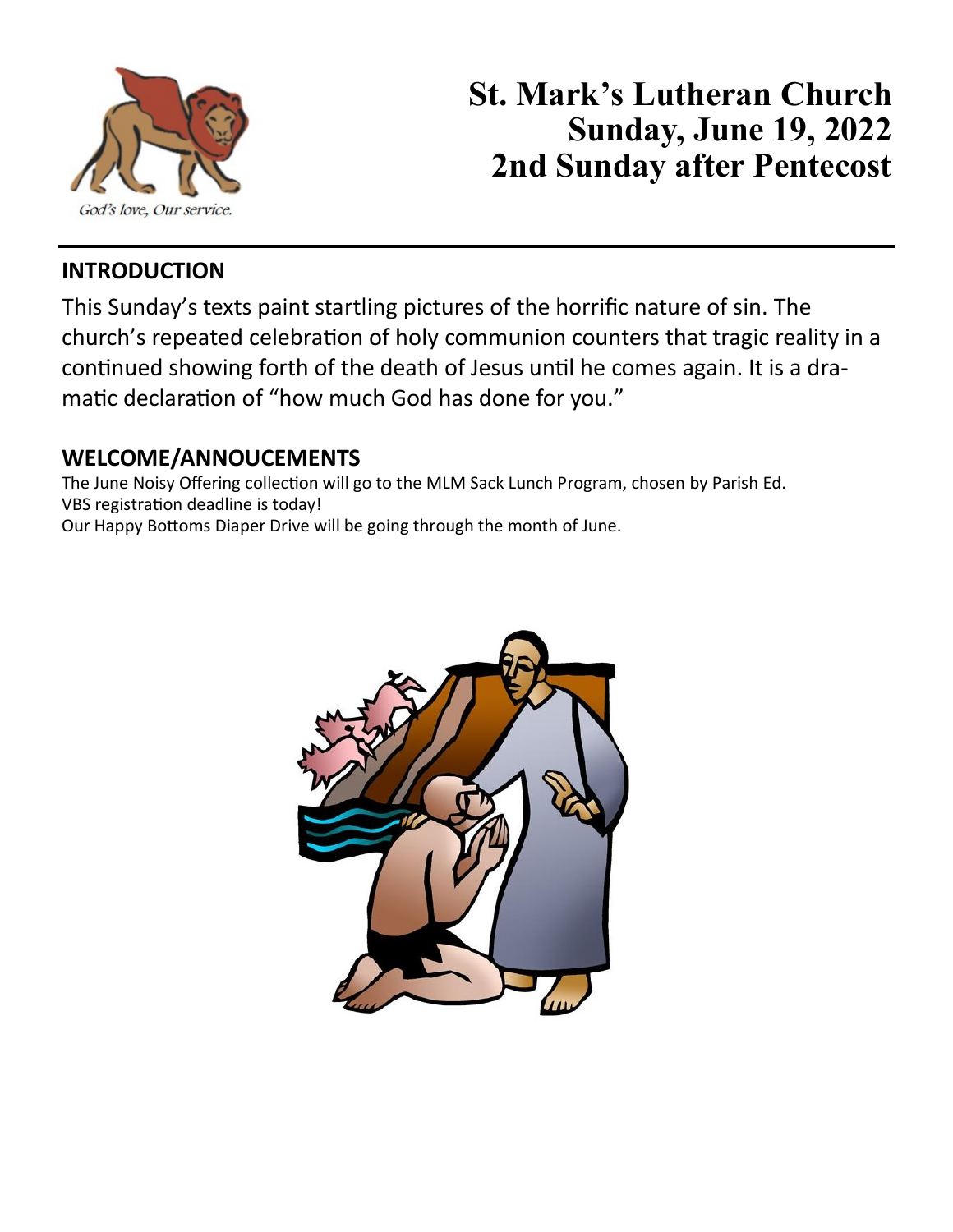# **Confession and Forgiveness**

*All may make the sign of the cross, the sign that is marked at baptism, as the presiding minister begins.*

Blessed be the holy Trinity, $\pm$  one God, whose steadfast love endures forever.

# **Amen.**

Let us confess our sin in the presence of God and of one another.

*Silence is kept for reflection.*

Merciful God,

**we confess that we have not followed your path**

**but have chosen our own way.**

**Instead of putting others before ourselves,**

**we long to take the best seats at the table.**

**When met by those in need,**

**we have too often passed by on the other side.**

**Set us again on the path of life.**

**Save us from ourselves**

**and free us to love our neighbors.**

# **Amen.**

Hear the good news!

God does not deal with us according to our sins

but delights in granting pardon and mercy.

In the name of  $\pm$  Jesus Christ, your sins are forgiven.

You are free to love as God loves.

# **Amen.**

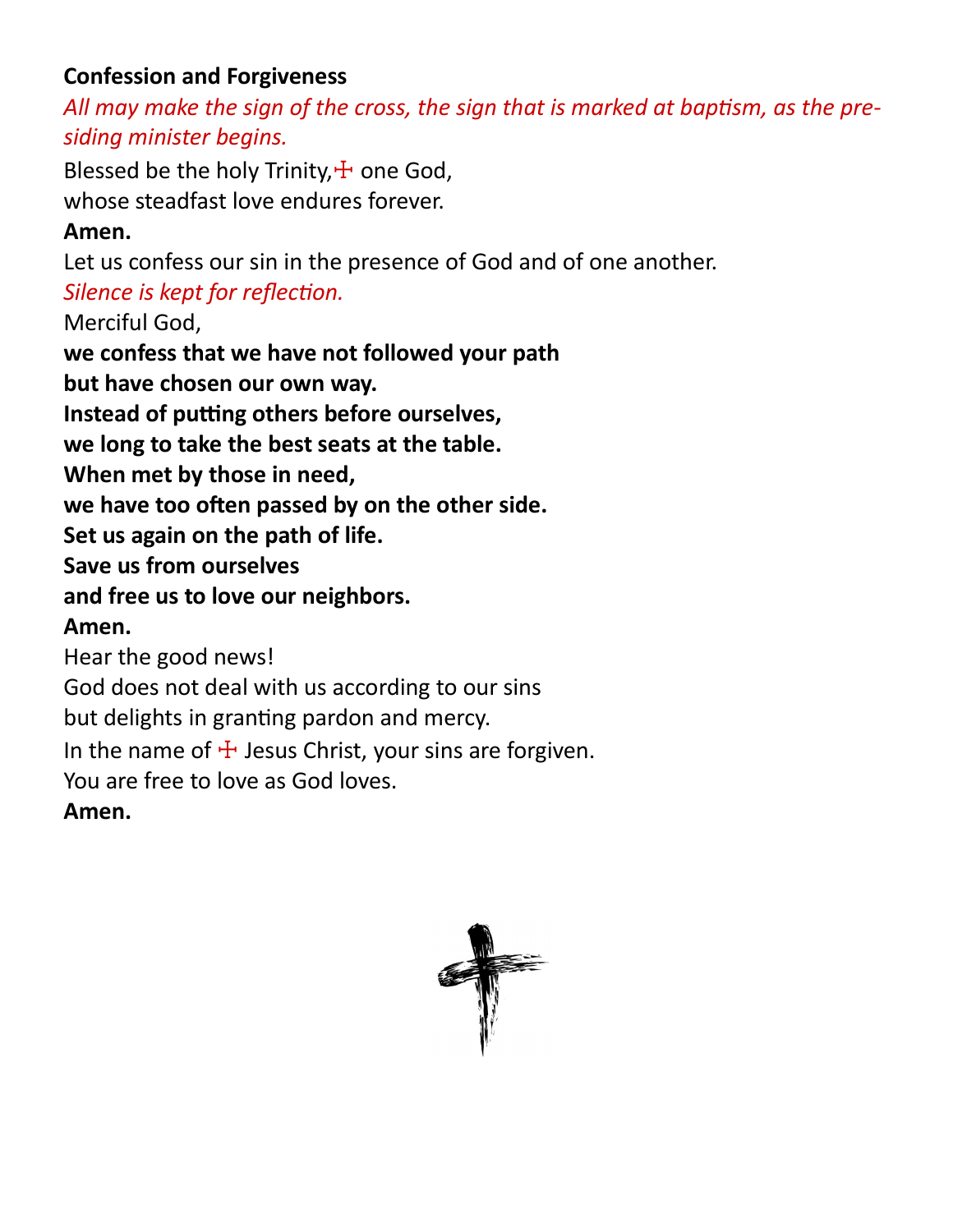#### **GATHERING HYMN** ELW 658, vs. 1 & 2

#### **O Jesus, Joy of Loving Hearts**

- 1 O Jesus, joy of loving hearts, the fount of life, the light of all: from ev'ry bliss that earth imparts we turn, unfilled, to hear your call.
- 2 We taste you, ever-living bread, and long to feast upon you still; we drink of you, the fountainhead; our thirsting souls from you we fill.

Text: attr. Bernard of Clairvaux, 1091-1153; tr. Ray Palmer, 1808 -1887, alt.

#### **Greeting** page 147

The grace of our Lord Jesus Christ, the love of God, and the communion of the Holy Spirit be with you all. **And also with you.**

**KYRIE** Pg. 147

**Hymn of Praise** pg. 149

#### **PRAYER OF THE DAY**

O Lord God,

**we bring before you the cries of a sorrowing world. In your mercy set us free from the chains that bind us, and defend us from everything that is evil, through Jesus Christ, our Savior and Lord.**

**Amen.**

#### **First Reading: Isaiah 65:1-9**

*The prophet announces God's impatience. The people's self-absorption is idolatry, and images of practices that displease God fill this reading. Like a vintner who crushes the grape to release the wine, God will use Israel's exile to establish a new community of the faithful.*

 $1$  was ready to be sought out by those who did not ask, to be found by those who did not seek me.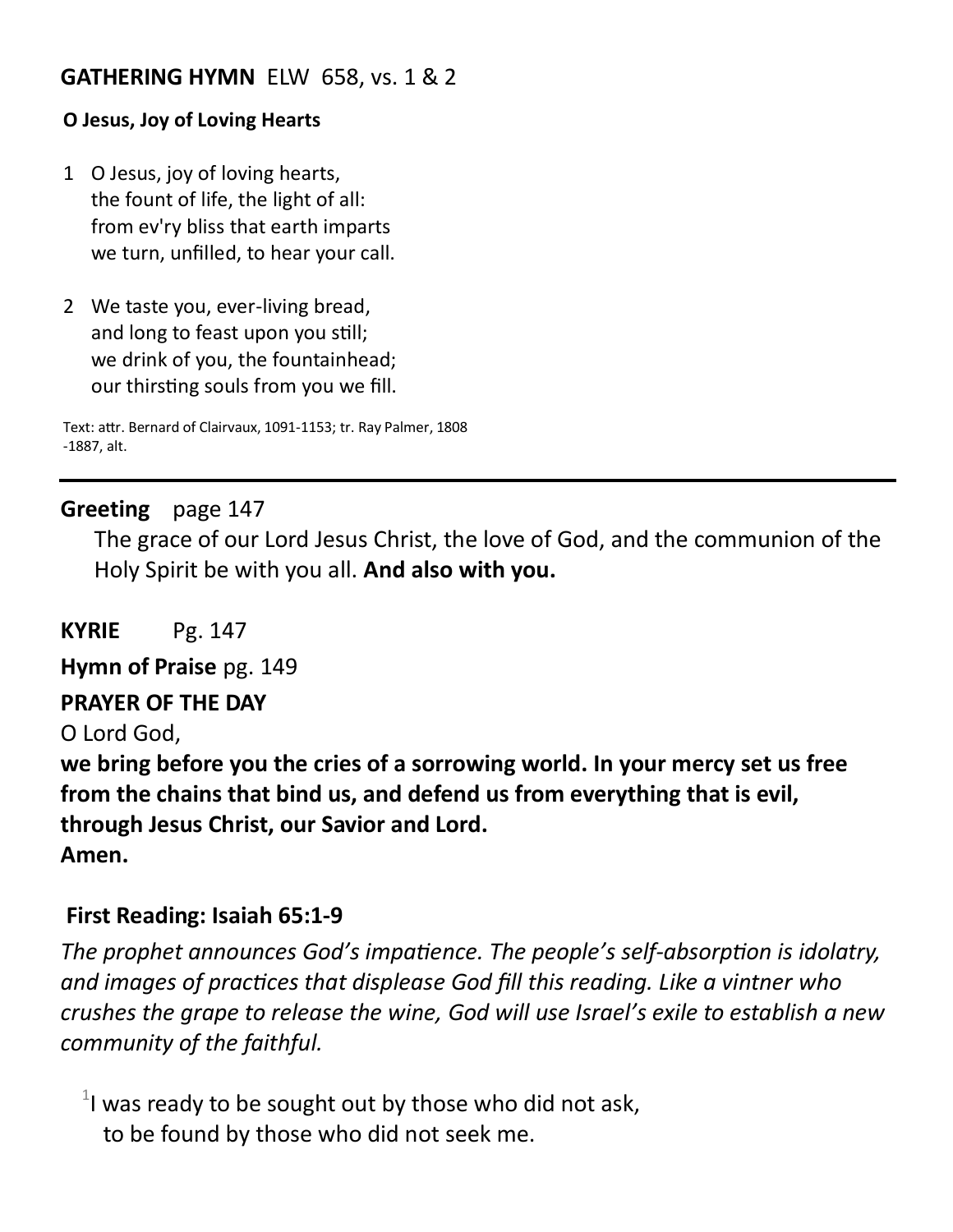I said, "Here I am, here I am," to a nation that did not call on my name.  $2$ I held out my hands all day long to a rebellious people, who walk in a way that is not good, following their own devices;  $3$ a people who provoke me to my face continually, sacrificing in gardens and offering incense on bricks;  $4$ who sit inside tombs, and spend the night in secret places; who eat swine's flesh, with broth of abominable things in their vessels;  $5$ who say, "Keep to yourself, do not come near me, for I am too holy for you." These are a smoke in my nostrils, a fire that burns all day long.  $6$ See, it is written before me: I will not keep silent, but I will repay; I will indeed repay into their laps  $\mathrm{^{7}}$ their iniquities and their ancestors' iniquities together, says the LORD; because they offered incense on the mountains and reviled me on the hills, I will measure into their laps full payment for their actions.  ${}^{8}$ Thus says the LORD: As the wine is found in the cluster, and they say, "Do not destroy it, for there is a blessing in it," so I will do for my servants' sake, and not destroy them all.  $9$ I will bring forth descendants from Jacob, and from Judah inheritors of my mountains;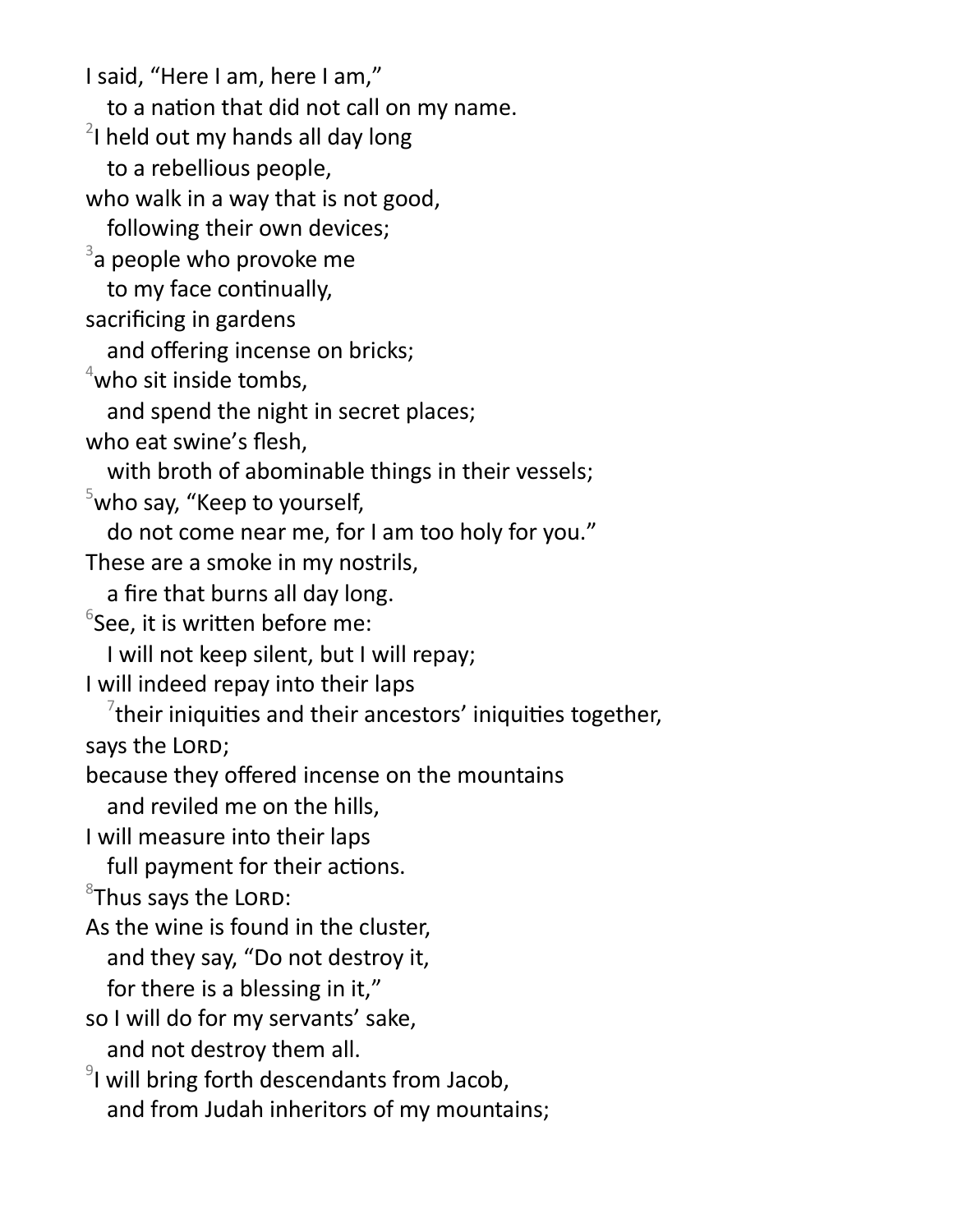my chosen shall inherit it, and my servants shall settle there.

The Word of The Lord. **Thanks Be to God.** 

# **Psalm: Psalm 22:19-28**

*In the midst of the assembly I will praise you. (Ps. 22:22)*

 $19$ But you, O LORD, be not far away; O my help, hasten to my aid.

## <sup>20</sup>**Deliver me from the sword, my life from the power of the dog.**

 $21$ Save me from the lion's mouth!

From the horns of wild bulls you have rescued me.

# <sup>22</sup>**I will declare your name to my people;**

- **in the midst of the assembly I will praise you.**
- $23$ You who fear the LORD, give praise! All you of Jacob's line, give glory. Stand in awe of the LORD, all you offspring of Israel.
- <sup>24</sup> For the LORD does not despise nor abhor the poor in their poverty; neither is **the Lord's face hidden from them;**

but when they cry out, the LORD hears them.

 $25$ From you comes my praise in the great assembly;

I will perform my vows in the sight of those who fear the LORD.

<sup>26</sup>**The poor shall eat and be satisfied,**

# Let those who seek the LORD give praise! May your hearts live forever!

- $27$ All the ends of the earth shall remember and turn to the LORD; all the families of nations shall bow before God.
- <sup>28</sup>**For dominion belongs to the Lord, who rules over the nations.**

# **Second Reading: Galatians 3:23-29**

*For Paul, baptism is a powerful bond that unites people not only with God but with other believers. Those who call themselves children of God experience a transformation that removes prejudices of race, social class, or gender in favor of true unity in Christ.*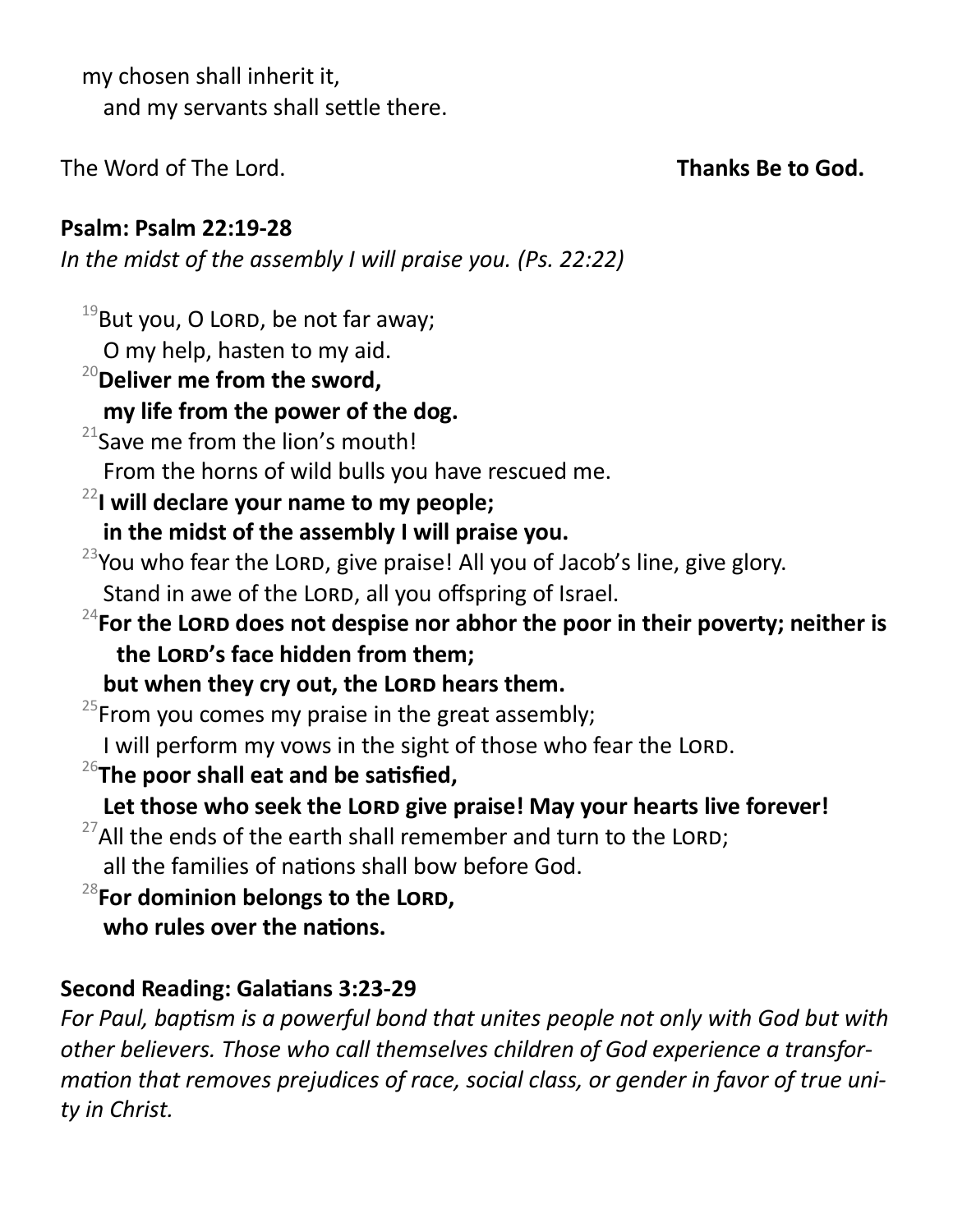$23$ Now before faith came, we were imprisoned and guarded under the law until faith would be revealed.  $^{24}$ Therefore the law was our disciplinarian until Christ came, so that we might be justified by faith.  $25$ But now that faith has come, we are no longer subject to a disciplinarian, <sup>26</sup>for in Christ Jesus you are all children of God through faith.  $27$ As many of you as were baptized into Christ have clothed yourselves with Christ. <sup>28</sup>There is no longer Jew or Greek, there is no longer slave or free, there is no longer male and female; for all of you are one in Christ Jesus.  $29$ And if you belong to Christ, then you are Abraham's offspring, heirs according to the promise.

The Word of The Lord. **Thanks Be to God.** 

# *Holy Gospel, according to Luke, the 8th Chapter.* **Glory to You, O Lord. Gospel: Luke 8:26-39**

*Jesus' mission includes foreigners and his authority extends to the casting out of demons. Some who witness Jesus' work are seized with confusion and fear, but the man who was healed is commissioned to give testimony to God's mercy and power.*

[<sup>26</sup>Then [Jesus and his disciples] arrived at the country of the Gerasenes, which is opposite Galilee.  $27$ As he stepped out on land, a man of the city who had demons met him. For a long time he had worn no clothes, and he did not live in a house but in the tombs. <sup>28</sup>When he saw Jesus, he fell down before him and shouted at the top of his voice, "What have you to do with me, Jesus, Son of the Most High God? I beg you, do not torment me" $-$ <sup>29</sup>for Jesus had commanded the unclean

spirit to come out of the man. (For many times it had seized him; he was kept under guard and bound with chains and shackles, but he would break the bonds and be driven by the demon into the wilds.)  $30$  Jesus then asked him, "What is your name?" He said, "Legion"; for many demons had entered him.  $31$ They begged him not to order them to go back into the abyss.

 $32$ Now there on the hillside a large herd of swine was feeding; and the demons begged Jesus to let

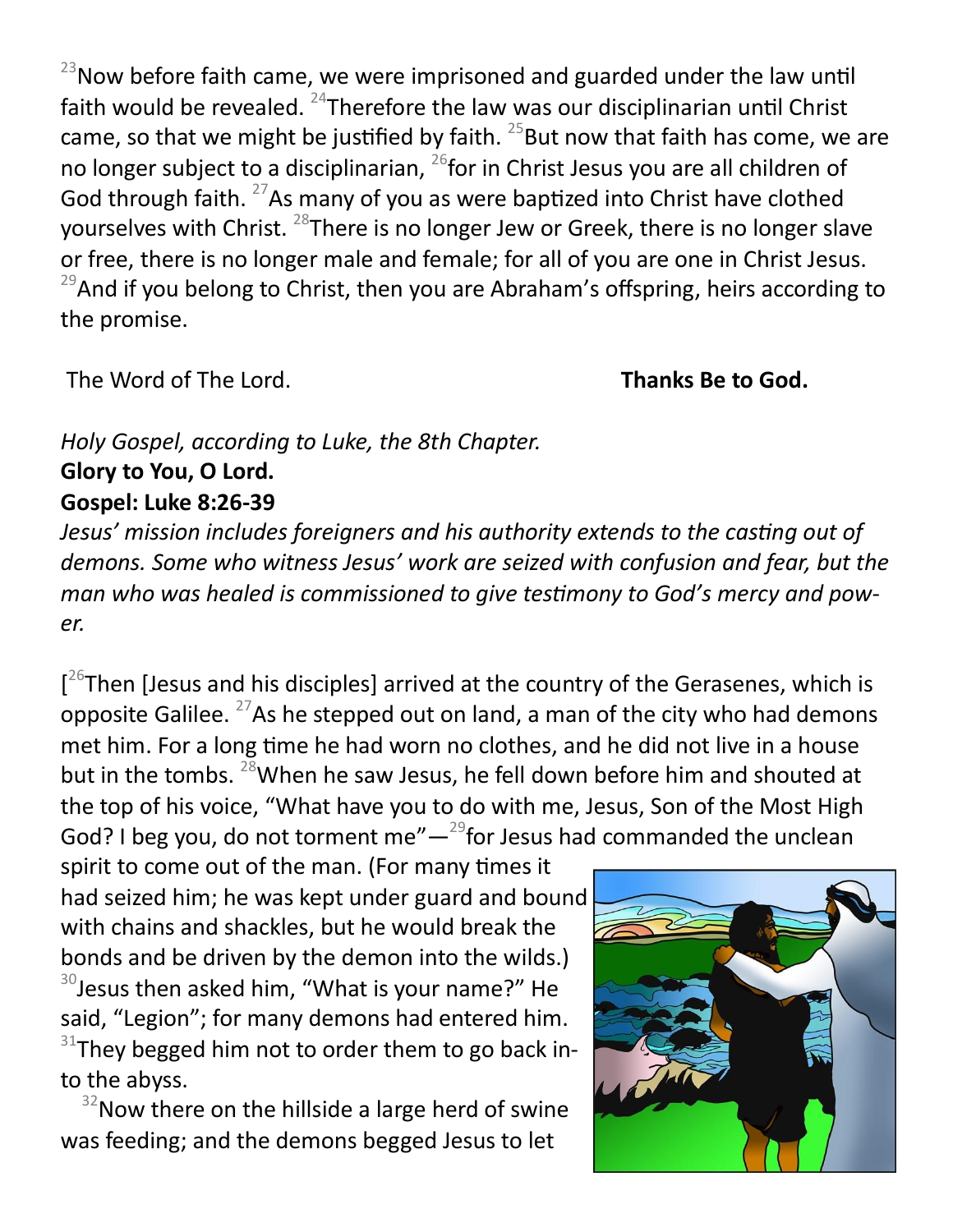them enter these. So he gave them permission.  $33$ Then the demons came out of the man and entered the swine, and the herd rushed down the steep bank into the lake and was drowned.

 $34$ When the swineherds saw what had happened, they ran off and told it in the city and in the country. <sup>35</sup>Then people came out to see what had happened, and when they came to Jesus, they found the man from whom the demons had gone sitting at the feet of Jesus, clothed and in his right mind. And they were afraid.  $36$ Those who had seen it told them how the one who had been possessed by demons had been healed.  $37$ Then all the people of the surrounding country of the Gerasenes asked Jesus to leave them; for they were seized with great fear. So he got into the boat and returned.  $38$ The man from whom the demons had gone begged that he might be with him; but Jesus sent him away, saying, <sup>39</sup> Return to your home, and declare how much God has done for you." So he went away, proclaiming throughout the city how much Jesus had done for him.

#### **CHILDREN'S SERMON** Ms. Ann McConkey **SERMON** Ms. Ann McConkey **HYMN OF THE DAY** ELW 886

#### **Oh, for a Thousand Tongues to Sing**

- 1 Oh, for a thousand tongues to sing my great Redeemer's praise, the glories of my God and King, the triumphs of his grace!
- 2 My gracious Master and my God, assist me to proclaim, to spread through all the earth abroad the honors of your name.
- 3 The name of Jesus charms our fears and bids our sorrows cease, sings music in the sinner's ears, brings life and health and peace.
- 4 He speaks, and list'ning to his voice, new life the dead receive; the mournful, broken hearts rejoice, the humble poor believe.
- 5 Look unto him, your Savior own, O fallen human race! Look and be saved through faith alone, be justified by grace!
- 6 To God all glory, praise, and love be now and ever giv'n by saints below and saints above, the church in earth and heav'n.

Text: Charles Wesley, 1707-1788, alt.

#### **APOSTLES CREED I believe in God, the Father almighty,**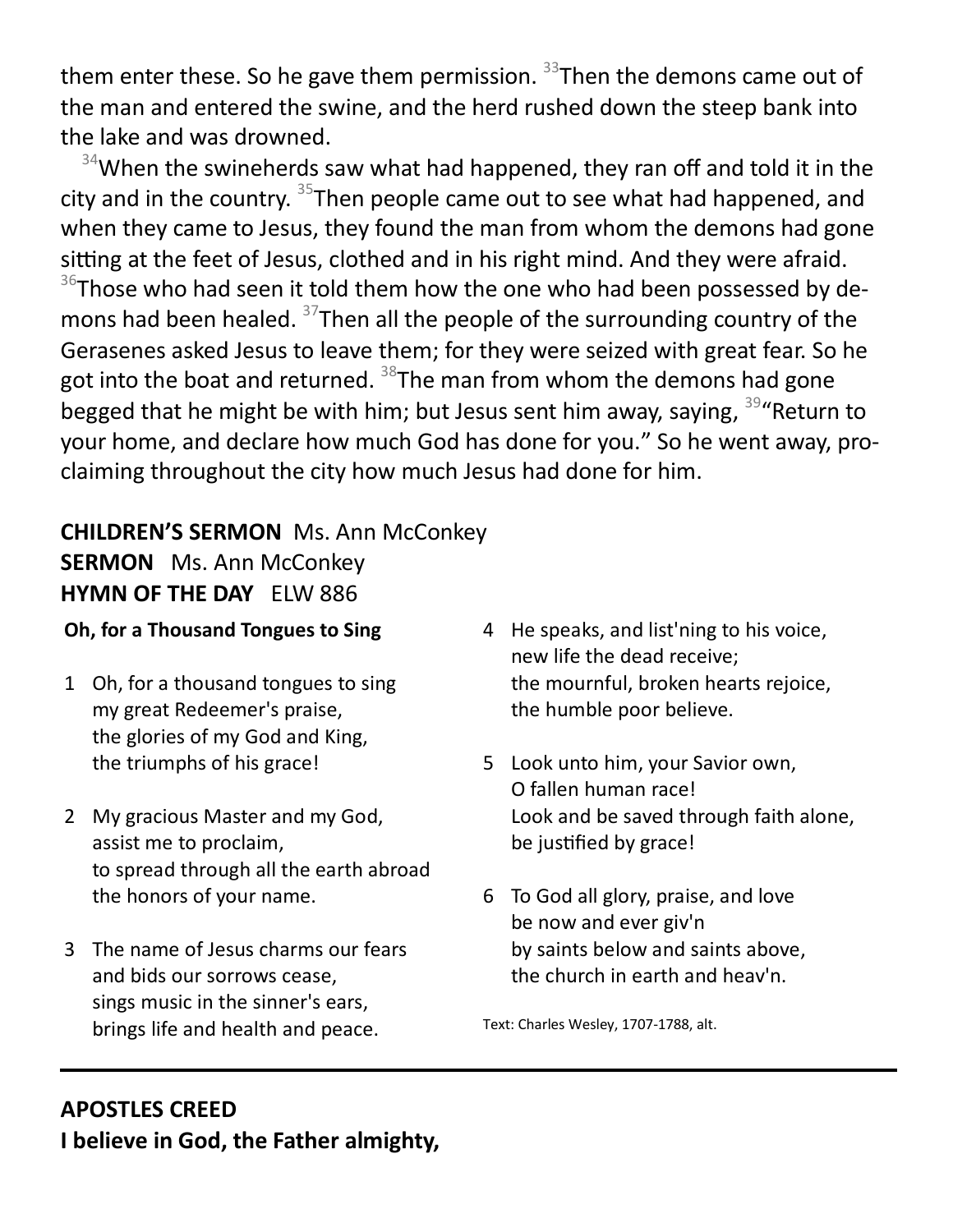**creator of heaven and earth. I believe in Jesus Christ, God's only Son, our Lord, who was conceived by the Holy Spirit, born of the virgin Mary, suffered under Pontius Pilate, was crucified, died, and was buried; he descended to the dead.\* On the third day he rose again; he ascended into heaven, he is seated at the right hand of the Father, and he will come to judge the living and the dead. I believe in the Holy Spirit, the holy catholic church, the communion of saints, the forgiveness of sins, the resurrection of the body, and the life everlasting. Amen.**

# **Prayers of Intercession**

United in Christ and guided by the Spirit, we pray for the church, the creation, and all in need. (*A brief silence.)*

Holy God, you hear the cries of those who seek you. Equip your church with evangelists who reveal the continuous call of your outstretched hands and your promises of a home in you. God of grace,

## **hear our prayer.**

You hear the cries of the earth. Restore places where land, air, and waterways have been harmed. Guide us to develop and implement sources of energy and food production that do not destroy the earth. God of grace,

## **hear our prayer.**

You hear the cries of those who are marginalized or cast out. On this Juneteenth observance, guide us continually toward the end of oppression in all its forms, especially white supremacy. Bring true freedom and human flourishing to all your beloved children. God of grace,

## **hear our prayer.**

You hear the cries of those who suffer. Come to the aid of all who are homeless, naked, hungry, and sick (*especially*). Bring peace to any experiencing mental ill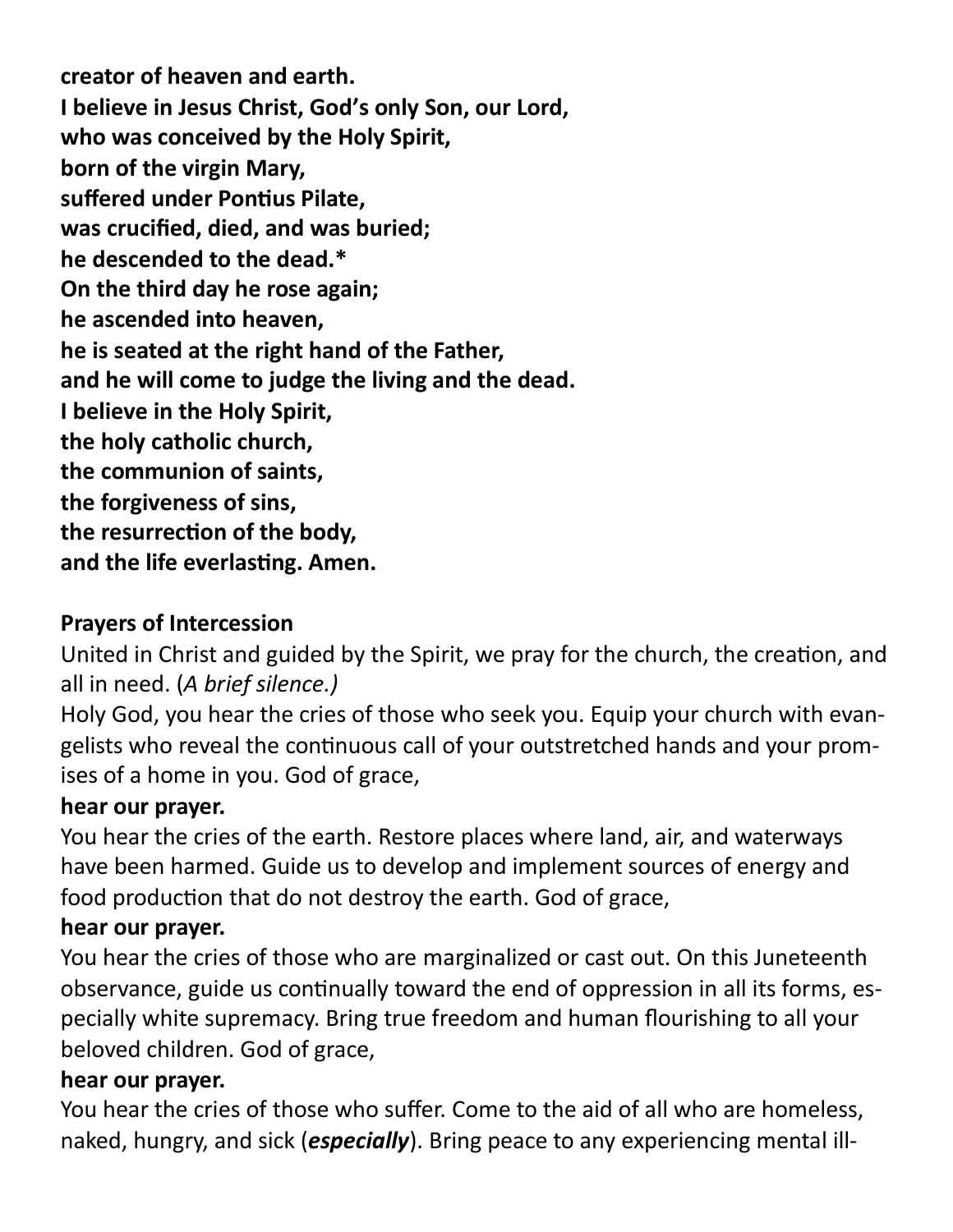ness, that they can clearly recognize your loving presence. God of grace,

## **hear our prayer.**

You hear the cries of those who celebrate and those who grieve on this Father's Day. Nurture mutual love and tender care in all relationships. Comfort those for whom this day brings sadness or longing. God of grace,

## **hear our prayer.**

We give thanks for the faithful departed whose lives proclaimed all you had done for them (*especially*). At the last, unite us with them as we make our home in you. God of grace,

#### **hear our prayer.**

God of every time and place, in Jesus' name and filled with your Holy Spirit, we entrust these spoken prayers and those in our hearts into your holy keeping.

## **Amen.**

# **PEACE**

## **GREAT THANKSGIVING**

The Lord be with you.

#### **And also with you.**

Lift up your hearts.

### **We lift them to the Lord.**

Let us give thanks to the Lord our God.

## **It is right to give our thanks and praise.**

It is indeed right, our duty and our joy, ....... And so, with all the choirs of angels, with the church on earth and the hosts of heaven, we praise your name and join their unending hymn.

## **Holy, Holy** pg. 153 **WORDS OF INSTITUTION LORD'S PRAYER**

## **INVITATION TO COMMUNION**

In Christ's presence there is fullness of joy. Come to the banquet. **COMMUNION COMMUNION SONG** pg. 154

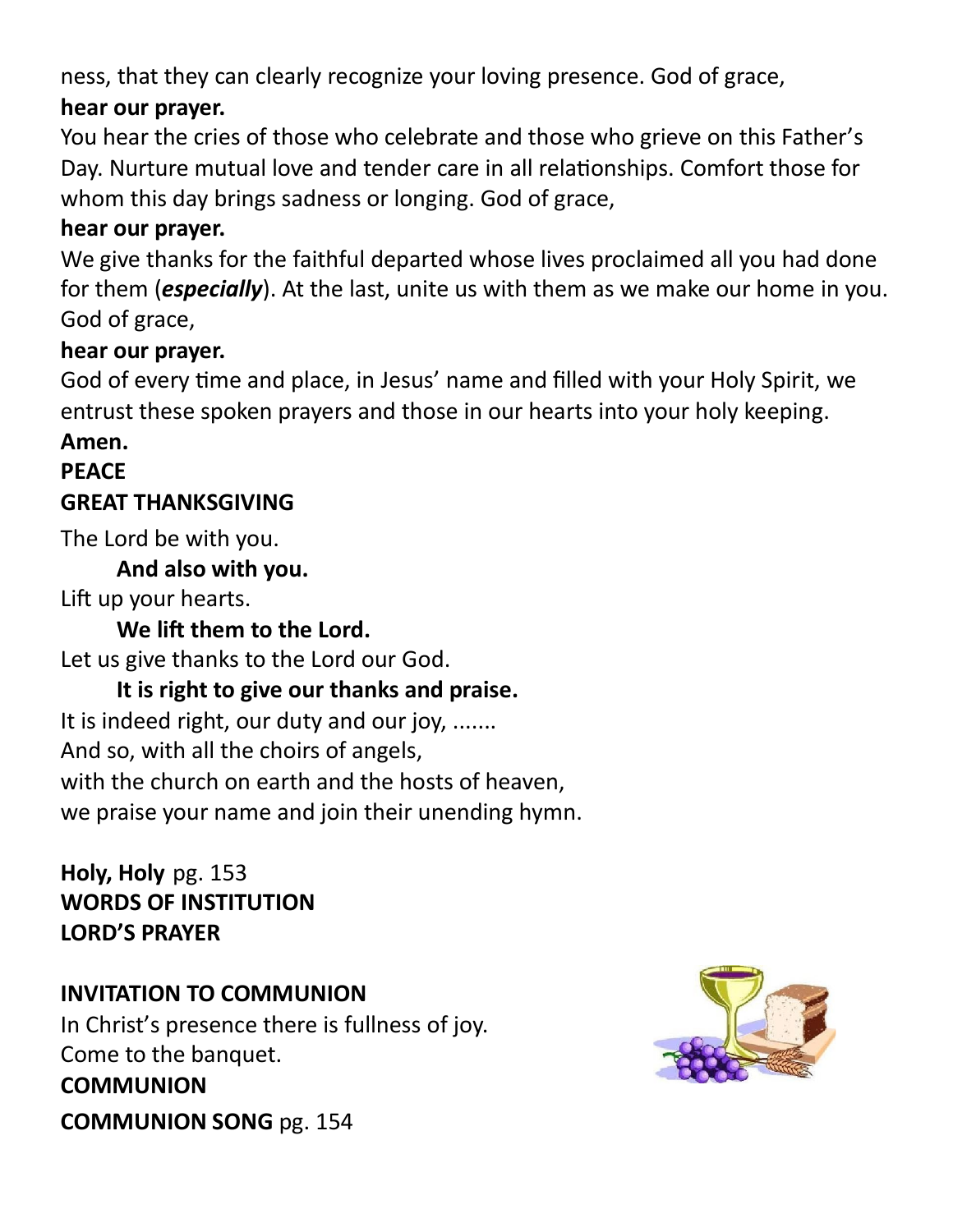#### **COMMUNION HYMNS** ELW 759

#### **My Faith Looks Up to Thee**

- 1 My faith looks up to thee, thou Lamb of Calvary, Savior divine! Now hear me while I pray, take all my guilt away, oh, let me from this day be wholly thine!
- 2 May thy rich grace impart strength to my fainting heart, my zeal inspire; as thou hast died for me, oh, may my love to thee pure, warm, and changeless be, a living fire!
- 3 While life's dark maze I tread and griefs around me spread, be thou my guide; bid darkness turn to day, wipe sorrow's tears away, nor let me ever stray from thee aside.
- 4 When ends life's transient dream, when death's cold, sullen stream shall o'er me roll; blest Savior, then, in love fear and distrust remove; oh, bear me safe above, a ransomed soul!

Text: Ray Palmer, 1808-1887

#### ELW 661

#### **I Love to Tell the Story**

1 I love to tell the story of unseen things above, of Jesus and his glory, of Jesus and his love. I love to tell the story, because I know it's true; it satisfies my longings as nothing else would do.

#### *Refrain*

I love to tell the story; 'twill be my theme in glory to tell the old, old story of Jesus and his love.

2 I love to tell the story:

how pleasant to repeat what seems, each time I tell it, more wonderfully sweet! I love to tell the story, for some have never heard the message of salvation from God's own holy word. *Refrain*

3 I love to tell the story, for those who know it best seem hungering and thirsting to hear it like the rest. And when, in scenes of glory, I sing the new, new song, I'll sing the old, old story that I have loved so long. *Refrain*

Text: Katherine Hankey, 1834-1911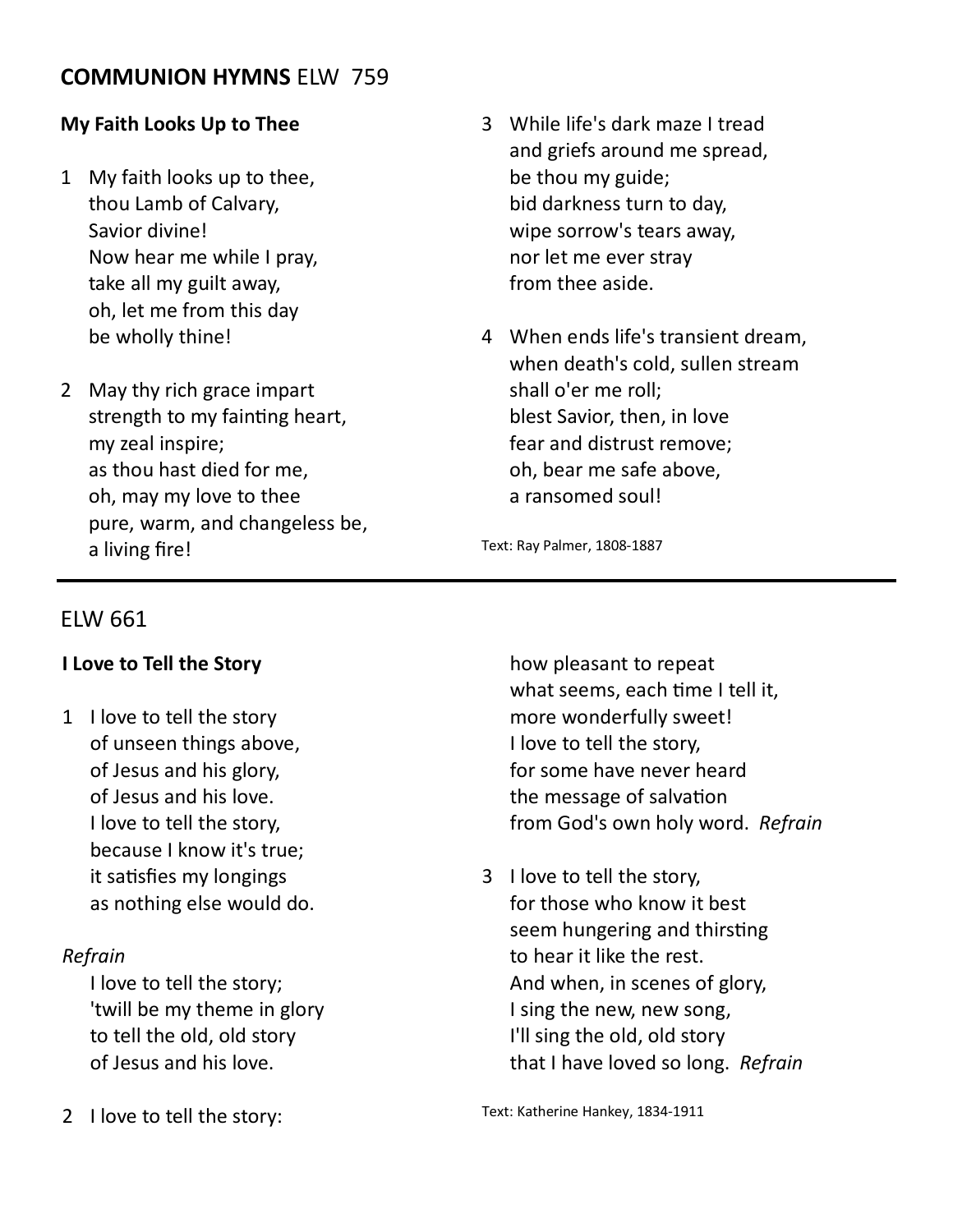The body and blood of our Lord Jesus Christ strengthen and keep you in his grace. **Amen.**

# **PRAYER AFTER COMMUNION**

Life-giving God, through this meal you have bandaged our wounds and fed us with your mercy. Now send us forth to live for others, both friend and stranger, that all may come to know your love. This we pray in the name of Jesus. **Amen.**

## **SENDING**

Draw your church together, O God, into one great company of disciples, together following our teacher Jesus Christ into every walk of life, together serving in Christ's mission to the world, and together witnessing to your love wherever you will send us; for the sake of Jesus Christ our Lord.

# **BLESSING**

The God of peace, Father,  $\pm$  Son, and Holy Spirit, bless you, comfort you, and show you the path of life this day and always. **Amen.**

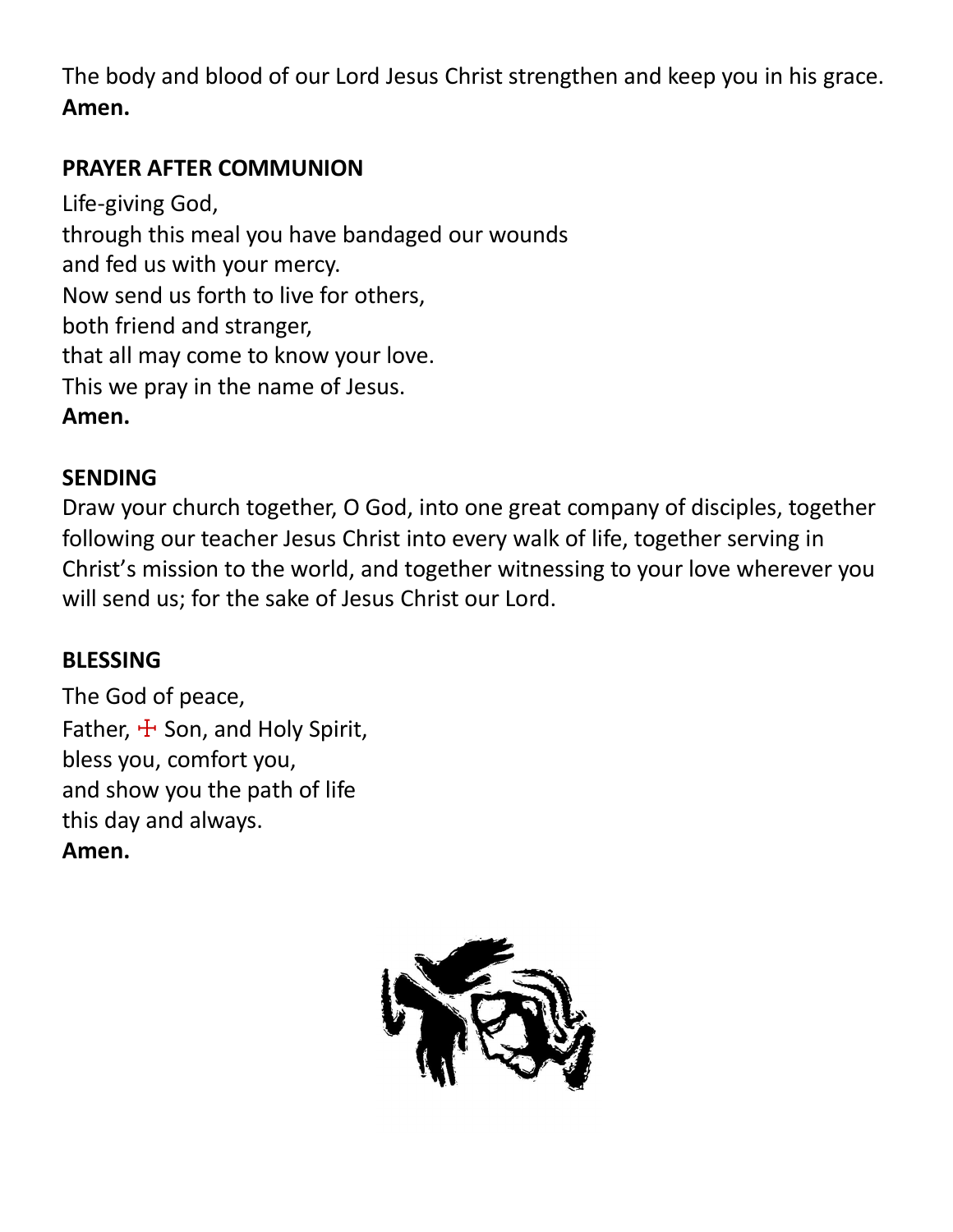#### **RECESSIONAL HYMN** ELW 537

#### **On Our Way Rejoicing**

1 On our way rejoicing gladly let us go. Christ our Lord has conquered; vanquished is the foe. Christ without, our safety; Christ within, our joy; who, if we be faithful, can our hope destroy?

*Refrain*

On our way rejoicing;

as we forward move, hearken to our praises, O blest God of love!

2 Unto God the Father joyful songs we sing; unto God the Savior thankful hearts we bring; unto God the Spirit bow we and adore, on our way rejoicing now and evermore. *Refrain*

Text: John S. B. Monsell, 1811-1875, alt.

#### **DISMISSAL**

Go in peace. Love your neighbor. **Thanks be to God.**